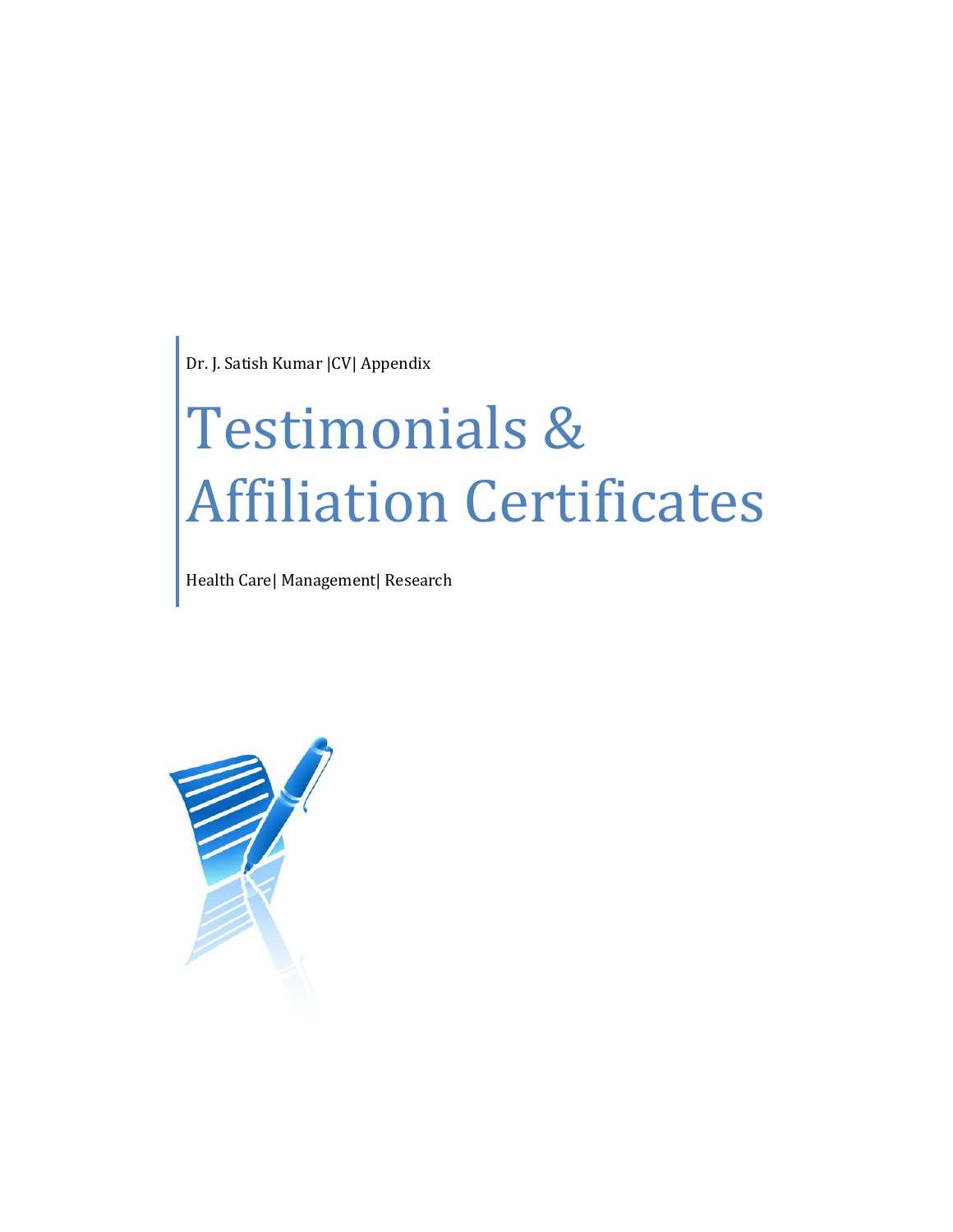## About the Scientists & World Leaders who issued the Testimonials / Affiliations



## **John Hagelin, Ph.D.**

**A world-renowned quantum physicist, educator, public policy expert, and leading proponent of peace.** 

**Director of the Institute of Science, Technology and Public Policy, Professor of Physics • A.B. summa cum laude, Dartmouth College • A.M., Ph.D., Harvard University**

 **http://gusp.org/about-dr-hagelin**



## **Keith Wallace, Ph.D.**

**Director of Research (International), and Trustee, Maharishi University of Management • Professor of Physiology • Chair of the Department of Physiology and Health • B.S., Ph.D., University of California at Los Angeles • Doctorate of World Peace**



## **Bevan Morris**

**International President of Maharishi Vedic Universities • President and Chairman of the Board of Trustees of Maharishi University of Management, U.S.A. • President of the Maharishi Global Development Fund • President of the Maharishi World Peace Fund • Chairman of the Board of Directors of Maharishi School of the Age of Enlightenment • B.A., M.A., Psychology and Philosophy, Gonville and Caius College, Cambridge University (England) • M.S.C.I., D.S.C.I., Maharishi European Research University • Doctorate of World Peace, Maharishi University of World Peace**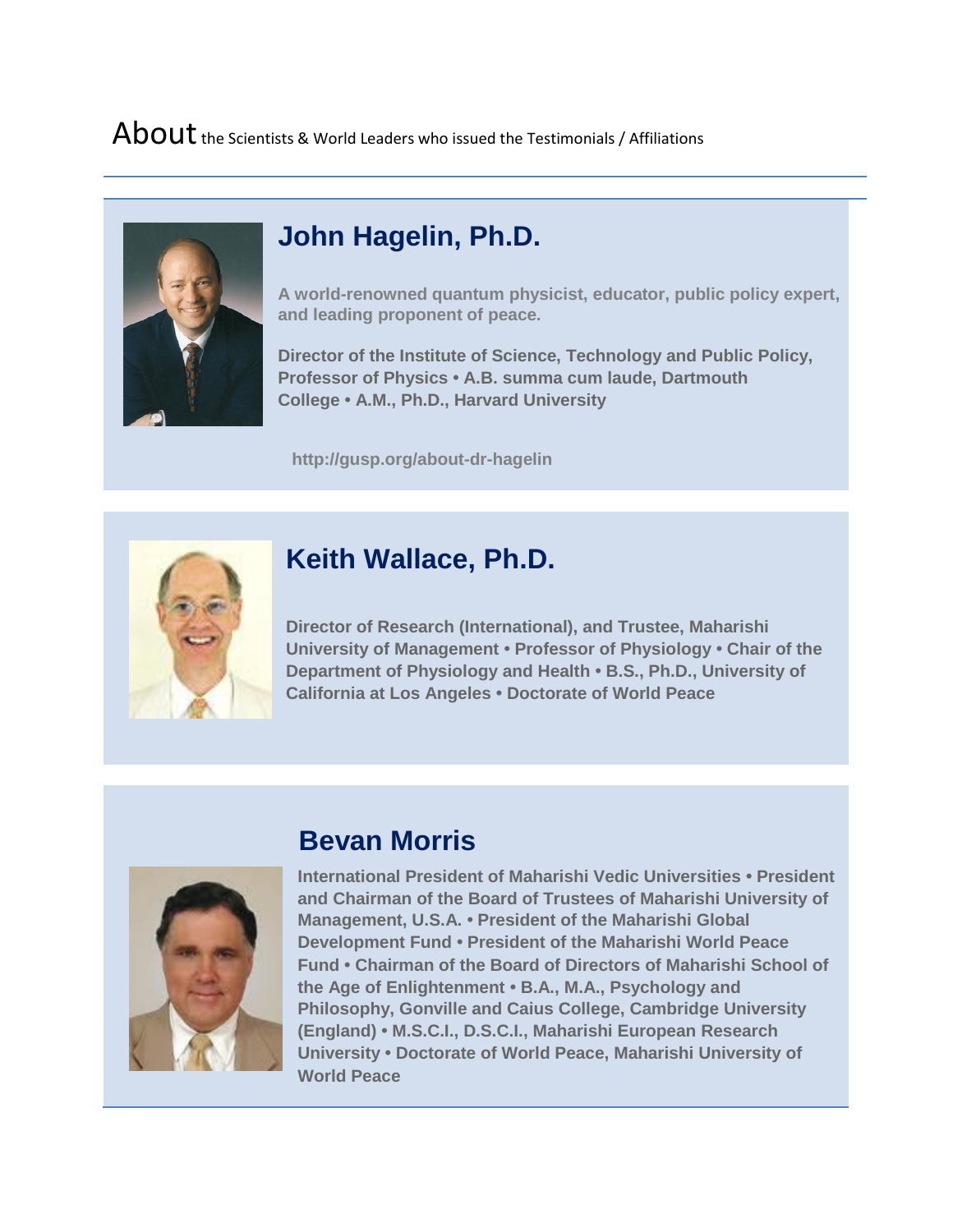

## **Thomas Andersson**

**President Jönköping University Kingdom of Sweden. Global Trust Center**



#### **Frederick Travis**

**Professor of Maharishi Vedic Science • Chair of the Department of Maharishi Vedic Science • Dean of the Graduate School • Director of the Center for Brain, Consciousness, and Cognition • B.S., Cornell University • M.S., Ph.D., Maharishi International University**



## **Dr. Ramamurthi**

**A pioneer in neurosurgery in India, He started the neurosurgery department at the Government General Hospital in 1950. Dean of the Hospital and Principal, Madras Medical College. Founder Neurosurgery unit at the Voluntary Health Services, Adyar. President of the World Federation of Neurosurgeons in 1987**.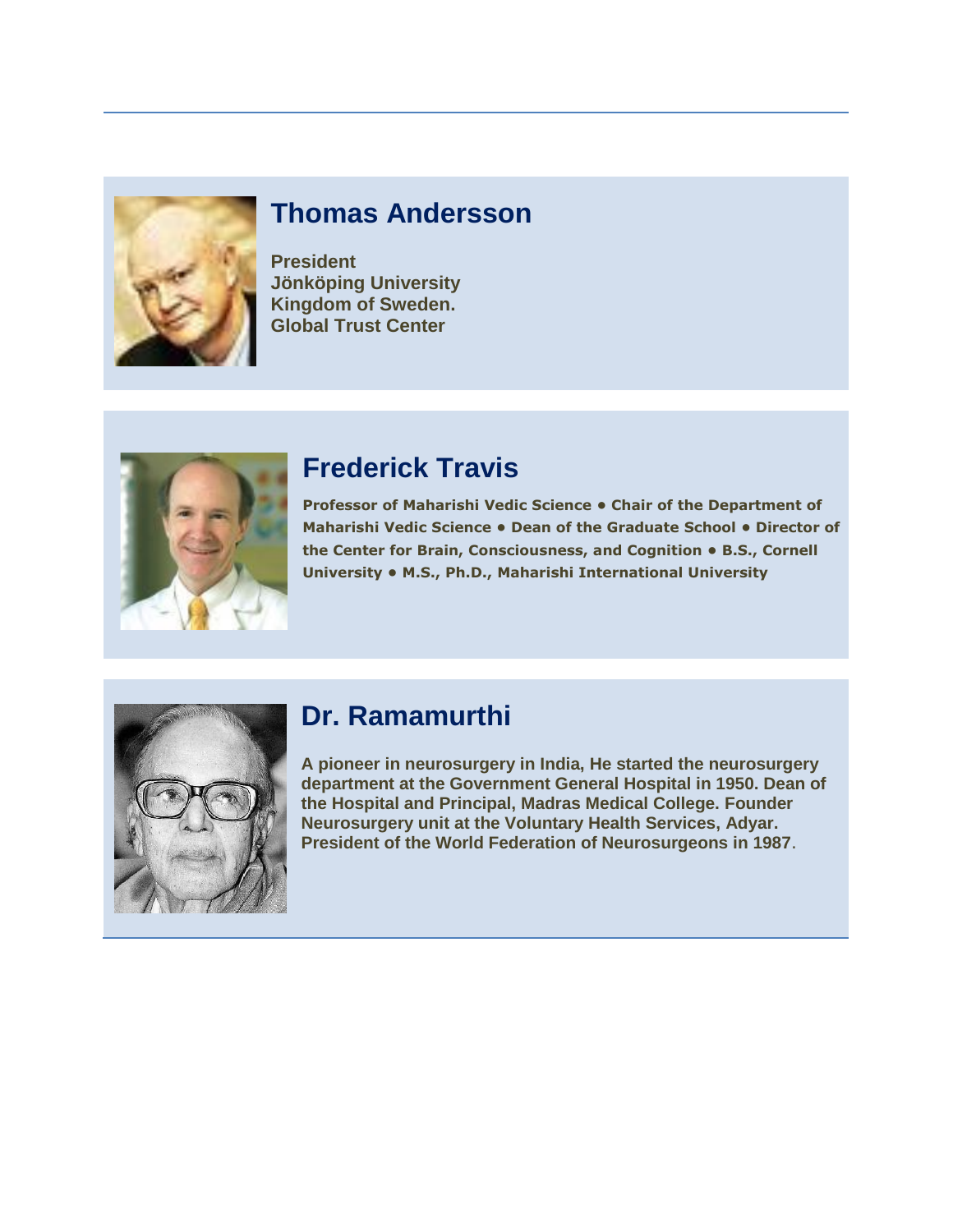

#### GLOBAL UNION OF SCIENTISTS FOR PEACE

19 December 2009

Dear Dr. Kumar.

Thank you for your recent email, requesting membership in the Global Union of Scientists for Peace, or GUSP.

I was delighted to hear of your interest in GUSP. Actually I would prefer that you take a leadership position for the UAE more in keeping with your status than mere 'membership.' Given your excellent scientific credentials and extremely strong background as the National Director for the UAE, I would like to invite you to be the

I was delighted to hear of your interest in GUSP. Actually I would prefer that you take a leadership position for the UAE more in keeping with your status than mere 'membership.' Given your excellent scientific credentials and extremely strong background as the National Director for the UAE, I would like to invite you to be the Director of the Global Union of Scientists for Peace for the UAE. The position of GUSP

as well as holders of key national or international leadership positions in scientific organizations. Some of our GUSP presidents also have held key governmental positions in science. If you know of anyone in this category in the UAE, one of your responsibilities would be to nominate the leading two or three contenders. We would need basic background, present position and contact information. I will make a choice and we will invite the person with a personal letter from me including a brochure, sent by courier. You can view the contents of the Nuclear Alert brochure at www.gusp.org.

As of yet, we have not found anyone on the internet who would be a likely candidate for president there. Therefore, if you accept the directorship, you would be acting essentially as president in the near term. To clarify the two roles, we have found that GUSP presidents are invariably most active and successful in the countries where we have a strong meditating director, to help them understand the vital importance of development of consciousness as a means for creating peace. These two form the core of a team, which we would hope will grow over time. I look forward to hearing from you.

Warm regards,

John Hagelin

International Director

Global Union of Scientists for Peace 1000 Capital Boulevard - Fairfield, IA 52556 USA - 641-470-1333 - Fax: 641-472-1165 - Director(2GUSP.org)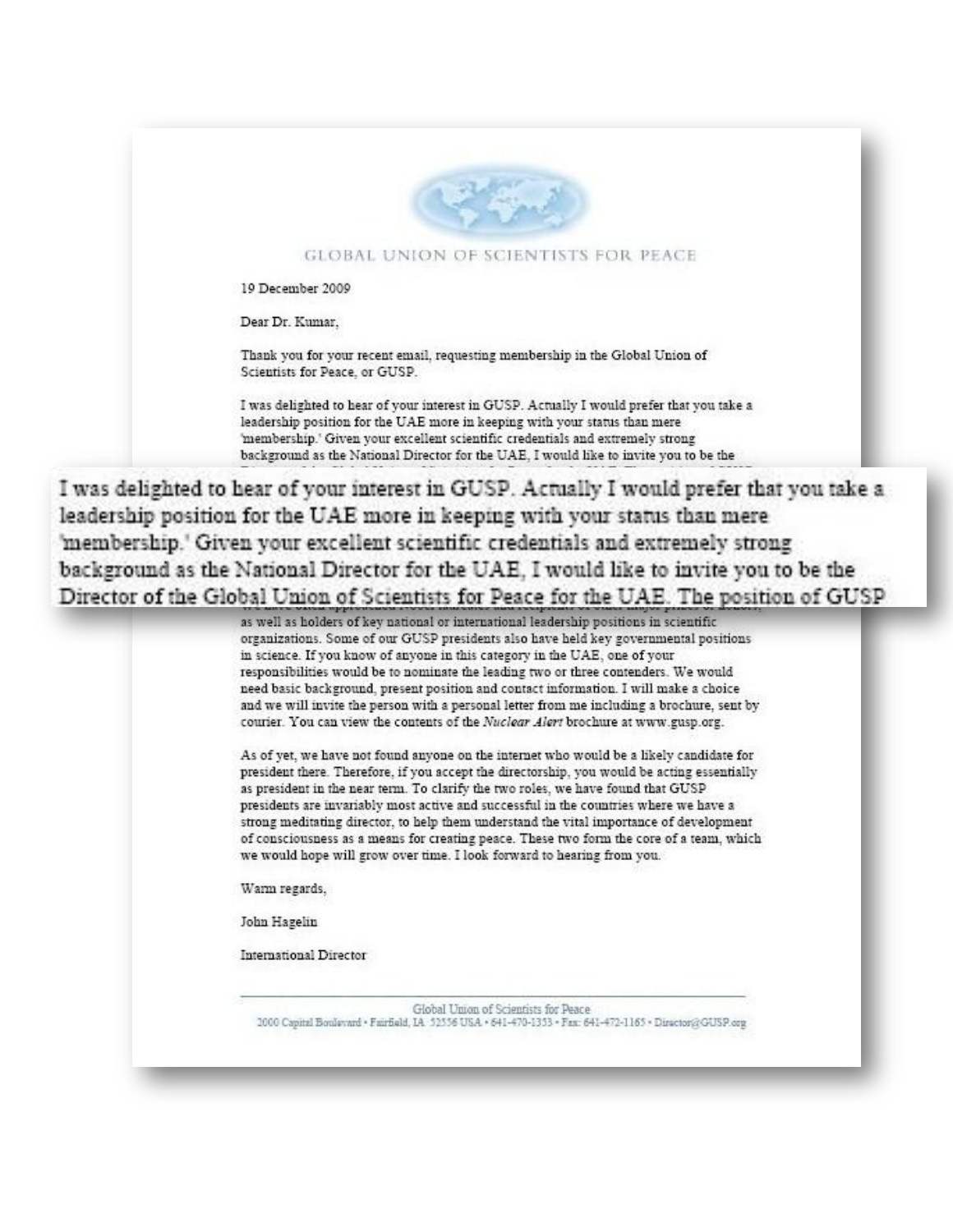#### **GLOBAL TRUST CENTER** Enabling trust in the digital world

Malmö. 2008-11-21

Dear Mr. Kumar,

On behalf of the Global Trust Center, I would like to thank you for your participation in the second annual meeting of the GTC International Council.

It is our impression that the meeting was successful and we have already received very positive feedback from participants. We greatly appreciated your attendance and I would like to thank you wholeheartedly for your valuable contributions. We hope you enjoyed the occasion as much as we did and will welcome any remarks or suggestions you may have to help us improve the programme of our forthcoming events.

Thanking you again for joining us in Malmö, we look forward to our continued collaboration during the coming year and to your attendance at future Global Trust Center events.

Yours truly,

1 hours A

Thomas Andersson Chairman Global Trust Center International Council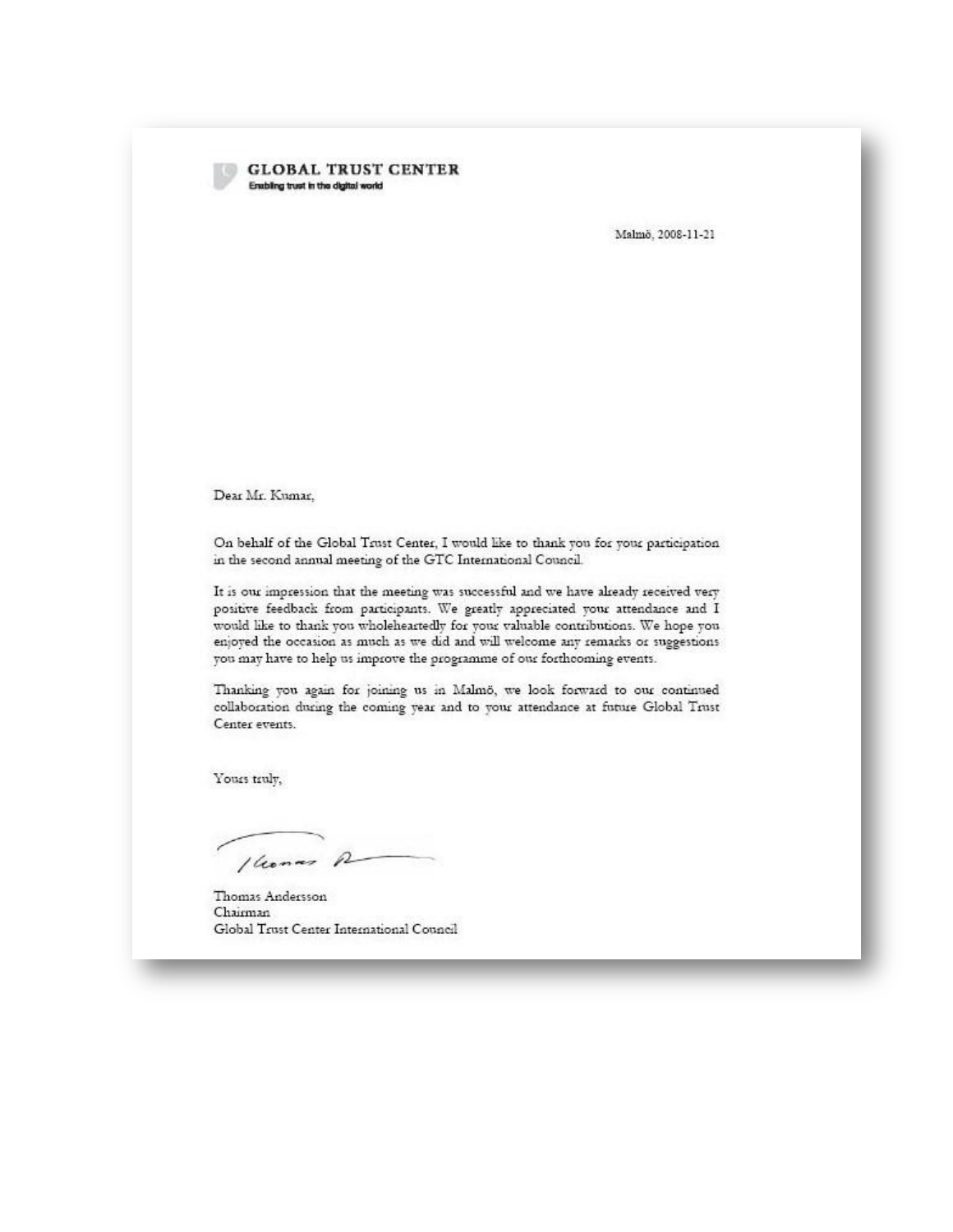JONKOPING UNIVERSITY

2008-10-21

#### Invitation!

Hereby we confirm that Dr. Satish Kumar is invited by Jönköping University, Intentac -International Entrepreneurship Academy - to take part in the planning and development of Intentac's action plan in Jönköping, Sweden. Professor Piero Formica, Dean, and Professor Thomas Andersson, President, look forward to engage Dr. Kumar in the challenges that Intentac face.

Intentac is a network with many prominent researchers from lots of countries and companies as well.

Dr. Kumar has a very profound reputation, knowledge and experience, and we appreciate and look forward to working together with him in our academy, Intentac, during the period of the 31%. of October - the 6th of December 2008.

Thomas Andersson President

Syante Hultman Manager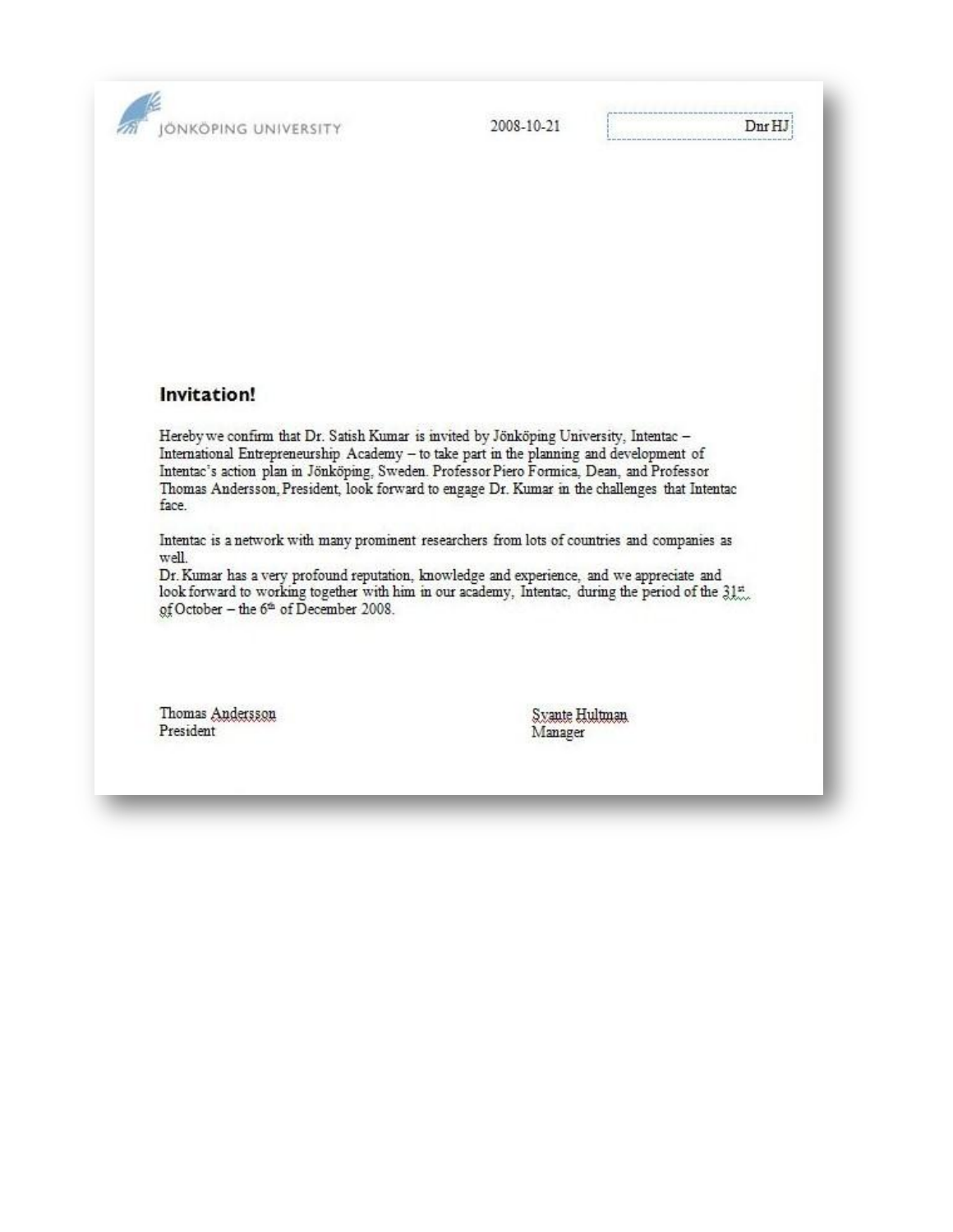

#### Certification

Dr Satish Kumar, India, is a member of the academic fellows and researchers in the world wide network called Intentac, International Entrepreneurship Academy, hosted by Jonkoping University, Sweden.

Dr Satish Kumar has spent 5 weeks as visiting professor at Jonkoping University during the last years and has significantly contributed to the marketing strategy of Intentac and has delivered a lecture on Transcultural Values for sustainable Business Development.

Jonkoping University 2010 - 02 - 05

Tiens Jonnice

Piero Formica

Dean

Intentac